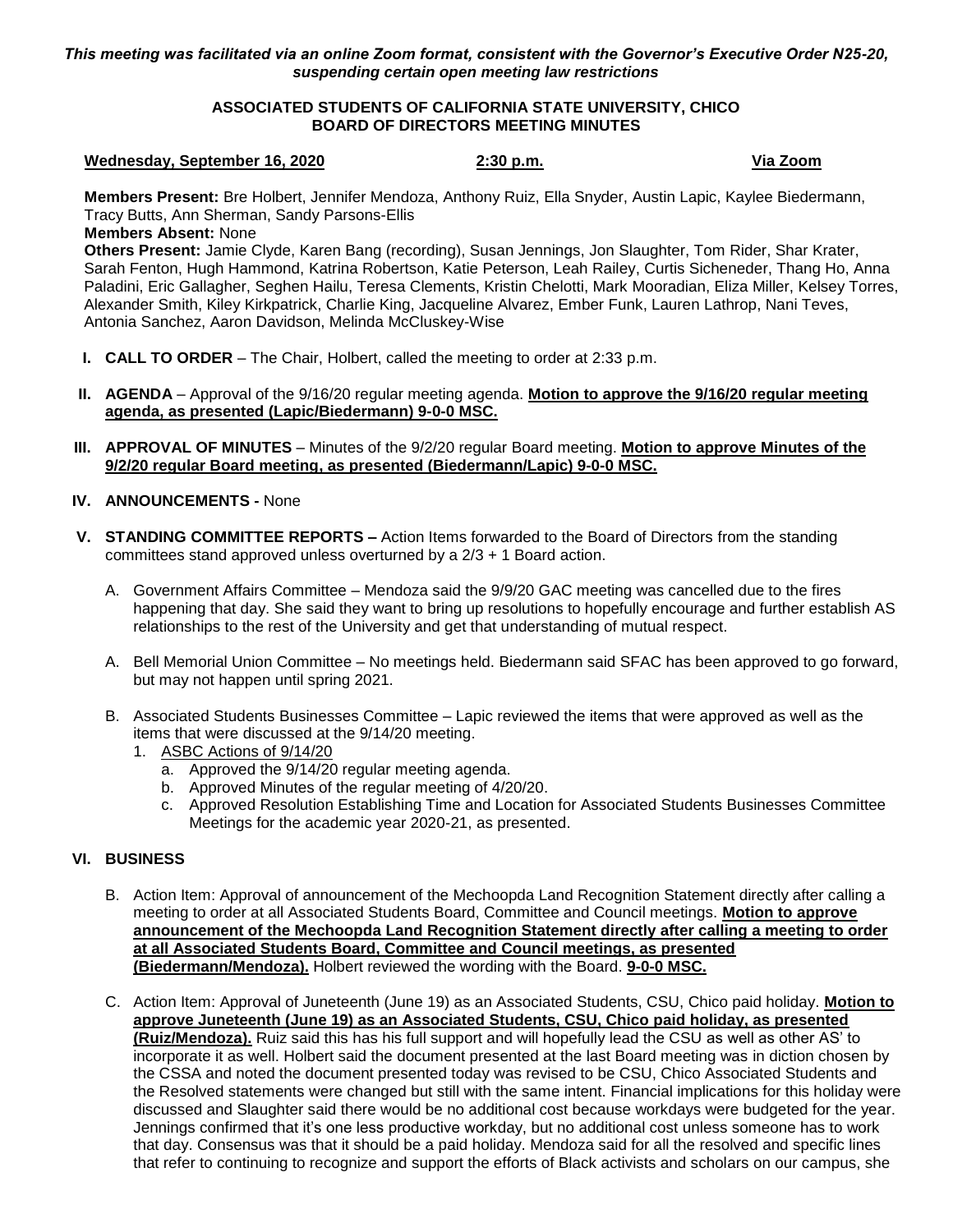wants everyone to take that into consideration of how they will apply that not only for this holiday, but continuing throughout the whole year, and how this work can impact the campus. **9-0-0 MSC.** Slaughter asked if we're the first in the state to do this as an AS and Holbert said we are.

- D. Action Item: Approval of Revisions to Associated Students Human Resources Policies #720 Holidays and Scheduling, and #1150 – Termination. **Motion to approve revisions to Associated Students Human Resources Policies #720 – Holidays and Scheduling, and #1150 – Termination, as presented (Biedermann/Lapic).** Railey said she would add the Juneteenth holiday to the list of holidays. **9-0-0 MSC.**
- E. Information Item: Health Insurance Clyde said they met with two different broker groups to see what insurance options were available. She said the AS was presented with three options: one to stay with who we currently have, one of switching coverage to a pooled group, with the third option being a self-funded model. She said out of the three models, they are looking to stay currently where we are due to a record low increase of 2%. Clyde said the second option of a pooled group would require us to switch providers, with that number coming in lower than what we're currently at. She noted; however, that they would need to confirm that there are doctors in this area that belong to this group. Regarding the third option, a self-insured model, she said at this point the staff directors decided to remove it as an option because although there is a bit of a decrease, it's not as much of a decrease as option number 2 and comes with more risk. Clyde said recommendations would be provided to the Board regarding staying where we're at, or moving to the pooled group. Biedermann asked who would cover the 2% increase and Clyde said there are two pieces the Board will need to decide. They will first need to decide what option to go with, and then how the percentage of costs will be split between the AS and employees. She said the Board would be provided with costs and multiple split choices. Clyde said traditionally it has been a 50-50 split.
- F. Discussion Item: 6/30/20 Follett Wildcat Store Financials Jennings reviewed the financials with the Board, noting that in each of the categories they were significantly down because for the most part the store was closed due to the pandemic. Most of the sales made were due to online orders. Overall, the store ended the year at \$3.68 million vs. \$5.2 million in 2019. Holbert asked how many students are purchasing via the Follett website vs. going into the store. Lathrop said their financial year started April 1. She said they've made just over \$1 million so far since April and \$800,000 of that was due to online purchases. She said most of the \$200,000 made in the store mainly started with the start of the semester.
- G. Director of University Affairs Report Snyder said SAS has been talking about senator compensation, they elected Taryn Burns as Vice Chair, and are talking about forming a task force to discuss the diversity initiatives that were discussed over the summer. She has reached out to the officers and senators to see if they're interested in being a part of the task force. Snyder said SAS will be meeting this Friday at noon and their main discussion will be regarding the senator compensation. Regarding University committees, she said many students have been appointed to multiple University committees and she has attempted to get in contact with all University chairs to assure student membership is filled and provide appropriate support. She requested spreading the word to students that might be interested in sitting on University committees. Applications for the vacant AS positions (Commissioner of Student Organizations and Resources, as well as College of Engineering, Computer Science, and Construction Management Senator) are due tomorrow at noon. Snyder said this week she and Holbert will be attending FASP and EPPC and reviewed the items being discussed at these meetings. Snyder said regarding a reduction or refund of student fees, specifically the IRA fee. If that happens, there would be a refund for students for this semester and a reduction for spring of what they're charged. Biedermann asked what the amount of the IRA fee is and Lapic said it's a fee of \$49, so students would get \$29 back and the fee would become \$20. Ruiz questioned the best way to support fee reduction to the University committees and Snyder said that students can attend the meetings to voice their opinion. She said she would provide them with a list of the various meetings. Mendoza noted these student Board members are students as well and all are interested in fee reductions.
- H. Director of Legislative Affairs Report Ruiz said LAC has met twice and are trying to be as engaged as possible, even though meeting virtually. He said he and Holbert will be attending CSSA this Saturday and encouraged others to attend. Regarding the Ballot Bowl, Ruiz said Chico State is second to Fullerton at this point. He said Ann Schulte requested the Secretary of State do proportional ranking which means Chico State is actually in first place (Sherman left the meeting at 3:17 p.m.)
- I. **University Vice Presidents' Reports** Parsons-Ellis said Student Affairs is focusing on ways to keep students engaged, connected and build community. She noted the Chancellor's announcement that the CSU will be primarily virtual in the spring. She said they will spend the fall engaging students in trying to learn from these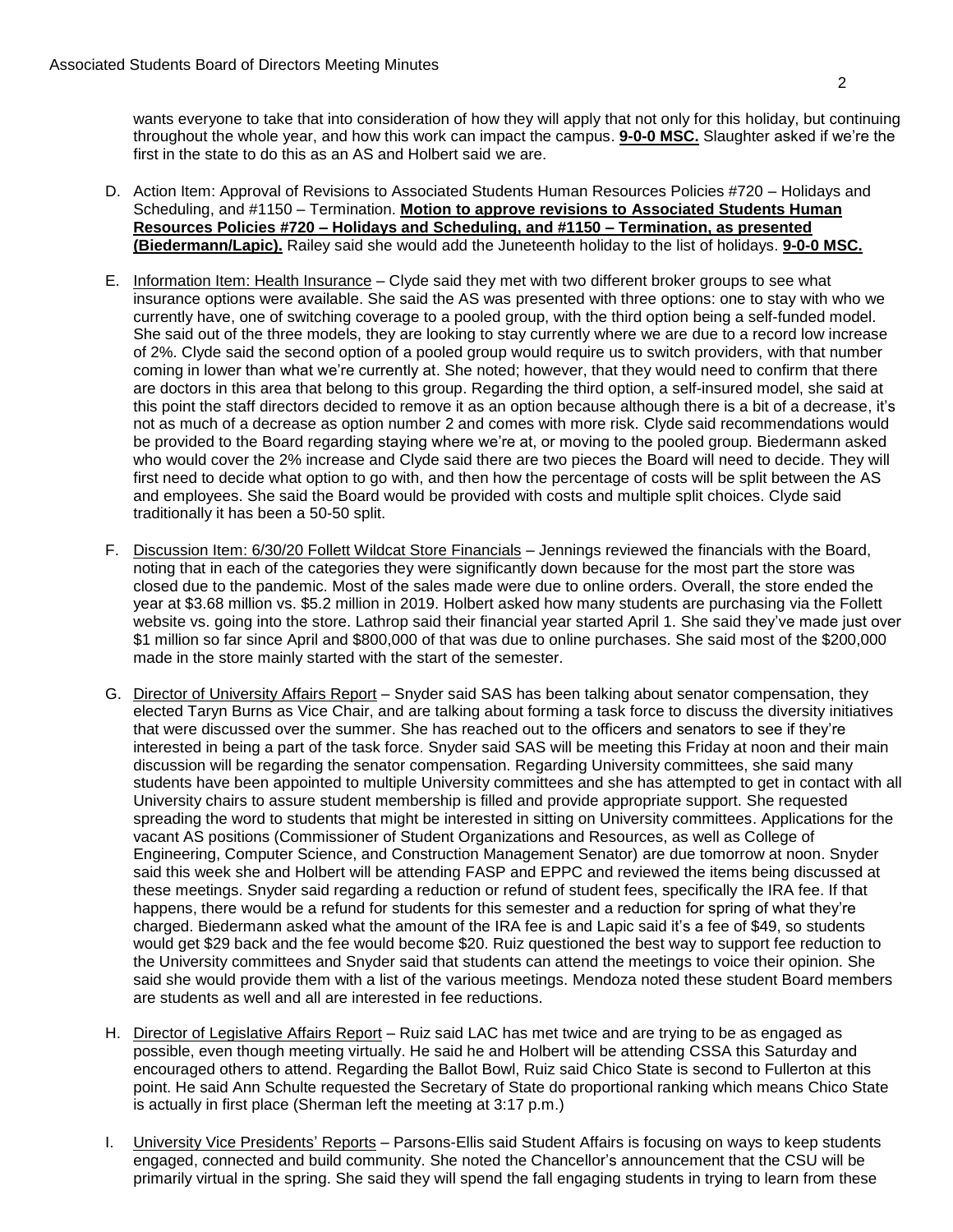experiences so we can continue to provide good services and improve the way we're connected with the students in the spring. • Parsons-Ellis said the COVID-19 hotline now has five lines and they have a full staff managing and providing case management to students who report, or have tested positive. Butte County's status was discussed and Parsons-Ellis said we'll be staying in the purple category until the number of positive cases drop.

- J. Faculty Representative Report Butts said she's not currently a faculty member so information she gets is filtered through chairs, faculty members or colleagues. She said one of the big things for her going into the semester is keeping an eye on the Full Time Equivalent (FTE) Student numbers. Originally it was estimated to be at approximately 13,091. She said they're pleasantly surprised to see it's now closer to about 15,500 FTE, which is significant in terms of funding, number of students present, and classes that are met. Butts said she sits on the Enrollment Management Advisory Committee, and the average unit load for students is 14.28, which is up significantly for students. • Butts said this summer a Go Virtual seminar was opened up for 200 faculty which filled up so a second one was provided and had over 100 faculty in attendance. She said they have been trying to communicate the importance of exercising flexibility and grace when possible for both students and themselves. She noted the bottom line is to try to make sure students don't experience any kind of impediments in trying to finish up their degrees. Mendoza asked if there was any sort of acknowledgment of how many hours per class on average that students now have to work on as it now takes a lot more time to finish assignments. Butts said one of the shortfalls is that each faculty knows what is required of their class and amount of time required; however, they don't often have conversations with other faculty across campus to see what their assignments are. She said she hopes that they'll see how things are going and perhaps slow down and even cancel assignments if necessary. Lapic asked if there will be continued online training for faculty and staff to navigate a fully virtual year. Butts said Faculty Development has a slate of activities planned for the year and some departments continue to have weekly meetings to check in regarding issues and strategies.
- K. Executive Director's Report Clyde thanked Dr. Butts for bringing a different set of eyes and perspective to the Board. She also thanked Parsons-Ellis as she and Student Affairs have been so supportive of the AS and the things that we need. • Clyde said last year's Board approved a \$550,000 capital expenditure for repair of the BMU roof. She said this item was put on hold until we knew a little more about what was happening with the fees. Clyde explained that the roof has been failing for multiple years and since campus is moving forward with placing solar on both the BMU and WREC it has pushed the conversation of the roof repair forward. She said because the roof needs to be repaired before the solar is installed, they will be moving forward with this capital expenditure item. • Clyde said Follett has reached out to her and Jennings regarding how they're interpreting the contract of how the AS gets paid for our commissions for both this year and last year. She said the AS has already closed the books for last fiscal year, and Follett would have paid the 90% of the minimum for last year, which we booked into our revenue. She said Follett is having a problem with this, although they haven't said they won't pay. Clyde said this will be addressed and she doesn't know what it will look like. The dollar amount in question is about \$180,000. This will be brought back to the Board when further information is received. She said we need to be good partners but need to make sure that works on both sides. • Clyde said we're working with the county to possibly set up a contract to provide food service for fire survivors if our services are requested and needed. • Clyde said we are still operating our AO equipment rental, still providing in person internships with CAVE, still operating the pool at limited capacity, and the CDL is functioning with limited numbers. She said we are still moving forward with holding the Voting Center in the BMU auditorium. The WREC study lounge and 2<sup>nd</sup> story parking structure outdoor WREC exercise center are on hold.
- L. President's Report Holbert said at the University level, a post and pre-election meeting was held today to talk about how that would look for our campus as we prepare for the elections and then go into the post-election time. • Holbert said she had the opportunity to talk with Chief Dillon of UPD today and said they had a great conversation and she got to express what a lot of students have been feeling. She said they came to a common ground of trying to understand each other's side and know there are still tough conversations ahead. She said he's willing to work with students and push his officers to do the same. • Holbert said she is sitting on a lot of University committees and loves representing students. Holbert said she would be representing students at tonight's Town and Gown meeting.
- **VII. ANNOUNCEMENTS** Lapic said Happy Wednesday. Snyder reminded that applications for the Commissioner of SOAR and College of ECC Senator positions are due by noon tomorrow.
- **VIII. PUBLIC OPINION –** Peterson read a question from Davidson, "Can you provide an update on the steps the AS has taken as for the full accounting of how student fees are being spent for fall 2020?" She said he wants to express that they have the right to see this accounting of how the fees are being allocated and spent, and wondered